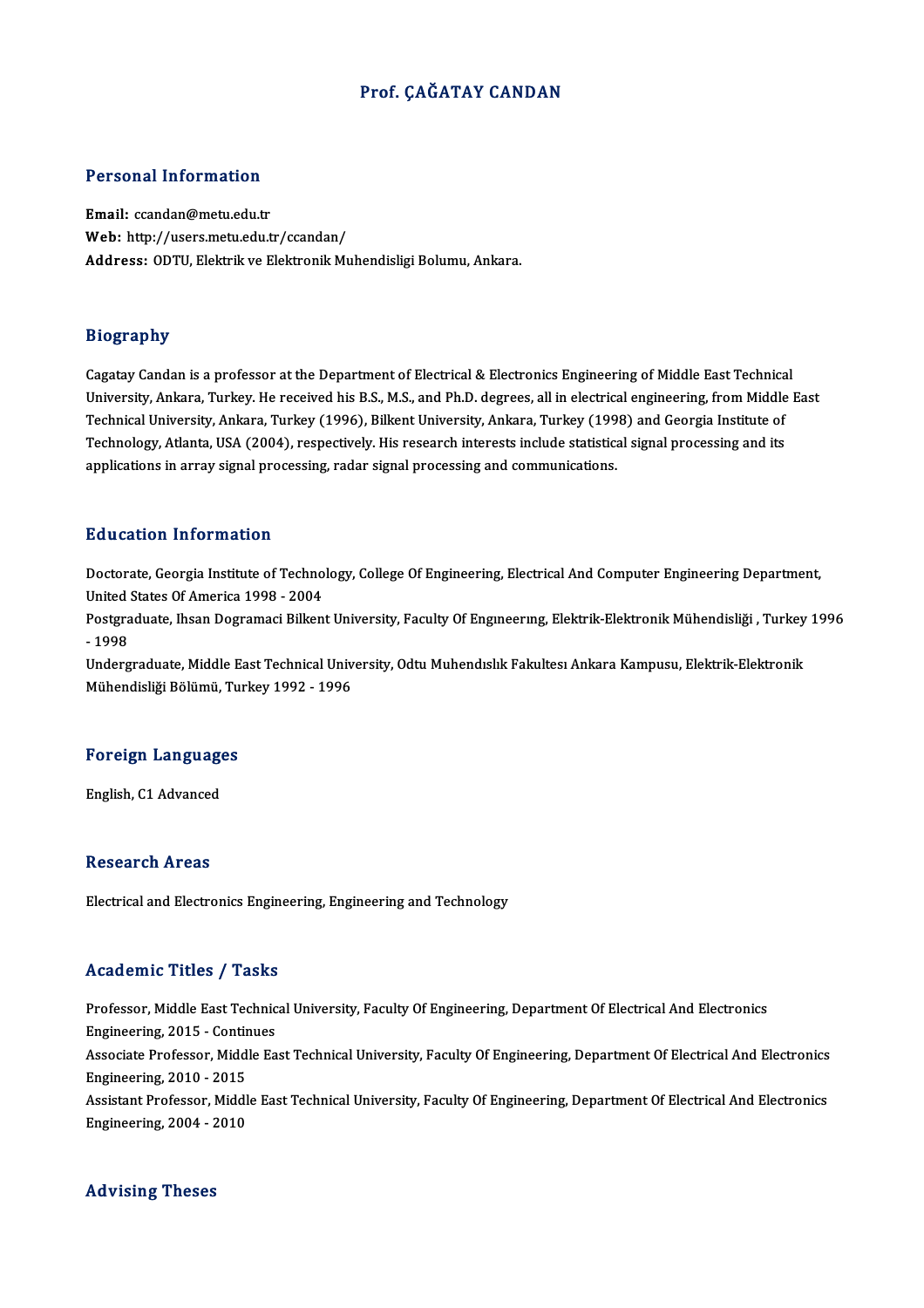Candan Ç., AN EFFICIENT METHOD FOR FUNDAMENTAL FREQUENCY ESTIMATION OF PERIODIC SIGNALS WITH<br>HARMONICS, Restspeduate H.CELERI(Student), 2020 Candan Ç., AN EFFICIENT METHOD FOR FUNDAMENT<br>HARMONICS, Postgraduate, U.ÇELEBİ(Student), 2020<br>Candan G. Kos S. S. J. av vələsity mayinə tərəst datası Candan Ç., AN EFFICIENT METHOD FOR FUNDAMENTAL FREQUENCY ESTIMATION OF PERIODIC SIGN.<br>HARMONICS, Postgraduate, U.ÇELEBİ(Student), 2020<br>Candan Ç., Koç S. S. , Low velocity moving target detection with synthetic aperture rad

HARMONICS, Postgraduate, U.ÇELEBİ(Student), 2020<br>Candan Ç., Koç S. S. , Low velocity moving target detection with synthetic aperture radar, Postgraduate,<br>G.NARİN(Student). 2019 Candan Ç., Koç S. S. , Low velocity moving target detection with synthetic aperture radar, Postgraduate,<br>G.NARİN(Student), 2019<br>CANDAN Ç., Methods for source localization from time difference of arrival measurements and th

G.NARİN(Student), 2019<br>CANDAN Ç., Methods for source localization from time difference of arrival mea<br>improvement in ill-conditioned cases, Postgraduate, N.ÇELENK(Student), 2018<br>CANDAN G. Joint proceder and deseder design CANDAN Ç., Methods for source localization from time difference of arrival measurements and their performance<br>improvement in ill-conditioned cases, Postgraduate, N.ÇELENK(Student), 2018<br>CANDAN Ç., Joint precoder and decode

improvement in ill-conditioned cases, Postgraduate, N.ÇELENK(Student), 2018<br>CANDAN Ç., Joint precoder and decoder design in multiuser downlink MIMO comm<br>common+private information transmission, Postgraduate, U.EZGİ(Student CANDAN Ç., Joint precoder and decoder design in multiuser downlink MIMO communications for common, private<br>common+private information transmission, Postgraduate, U.EZGİ(Student), 2017<br>CANDAN Ç., KOÇ S. S. , Subspace based

common+private information transmission, Postgraduate, U.EZGİ(Student), 2017<br>CANDAN Ç., KOÇ S. S. , Subspace based radar signal processing methods for array tapering and sidelobe blanking,<br>Postgraduate, D.DİNLER(Student), CANDAN Ç., KOÇ S. S. , Subspace based radar signal processing methods for array tapering and sidelobe blanki<br>Postgraduate, D.DINLER(Student), 2017<br>CANDAN Ç., Optimal multiple hypothesis testing with an application in side

Postgraduate, D.DİNLER(Student), 2017<br>CANDAN Ç., Optimal multiple hypothesis testing with an application in side lobe blanl<br>applications in detection and synchronization, Doctorate, O.COŞKUN(Student), 2017<br>CANDAN G. Classi CANDAN Ç., Optimal multiple hypothesis testing with an application in side lobe blanker design and invariance<br>applications in detection and synchronization, Doctorate, O.COŞKUN(Student), 2017<br>CANDAN Ç., Classification of h

applications in detection and synchronic<br>CANDAN C., Classification of human mo<br>Postgraduate, M.ONUR(Student), 2016<br>CANDAN C. Application of E test metho CANDAN Ç., Classification of human motion using radar micro-doppler signatures with hidden markov n<br>Postgraduate, M.ONUR(Student), 2016<br>CANDAN Ç., Application of F-test method on model order selection and related problems,

Postgraduate, M.ONUR(St<br>CANDAN Ç., Application o<br>A.YAZAR(Student), 2015 CANDAN Ç., Application of F-test method on model order selection and related problems, Postgraduate,<br>A.YAZAR(Student), 2015<br>CANDAN Ç., A comparison of sparse signal recovery and approximate bayesian inference methods for s

A.YAZAR(Student), 2015<br>CANDAN Ç., A comparison of sparse signal recove<br>estimation, Postgraduate, A.UÇAR(Student), 2015<br>CANDAN G. Dimonsion reduced rebust beomform CANDAN Ç., A comparison of sparse signal recovery and approximate bayesian inference methods for sparse clestimation, Postgraduate, A.UÇAR(Student), 2015<br>CANDAN Ç., Dimension reduced robust beamforming for towed arrays, Po

estimation, Postgraduate, A.UÇAR(Student), 2015<br>CANDAN Ç., Dimension reduced robust beamforming for towed arrays, Postgraduate, E.TOPÇU(Student), 2015<br>CANDAN Ç., KOÇ S. S. , The application of micro doppler features in tar CAND<br>CAND<br>2014<br>CAND CANDAN Ç., KOÇ S. S. , The application of micro doppler features in target classification, Postgraduate, Ö.TOPU<br>2014<br>CANDAN Ç., Radar resource management techniques for multi-function phased array radars /, Postgraduate,<br>Ö

2014<br>CANDAN Ç., Radar resource management techniques for multi-function phased array radars /, Postgraduate,<br>Ö.ÇAYIR(Student), 2014 CANDAN Ç., Radar resource management techniques for multi-function phased array radars /, Postgraduate,<br>Ö.ÇAYIR(Student), 2014<br>CANDAN Ç., Design of moving target indication filters with non-uniform pulse repetition interva

Ö.ÇAYIR(Student), 2014<br>CANDAN Ç., Design of m<br>M.İSPİR(Student), 2013<br>CANDAN Ç. ÇİLQÖLLI T CANDAN Ç., Design of moving target indication filters with non-uniform pulse repetition intervals, Postgraduate,<br>M.İSPİR(Student), 2013<br>CANDAN Ç., ÇİLOĞLU T., MEMS sensor based underwater AHRS (Attitude and Heading Referen

M.İSPİR(Student), 2013<br>CANDAN Ç., ÇİLOĞLU T., MEMS sensor based underwater AHRS (Attitud<br>compass and pressure sensor, Postgraduate, M.ERÇİN(Student), 2012<br>CANDAN G. Energy efficient posket sire entimizajten for segnitive r CANDAN Ç., ÇİLOĞLU T., MEMS sensor based underwater AHRS (Attitude and Heading Reference System<br>compass and pressure sensor, Postgraduate, M.ERÇİN(Student), 2012<br>CANDAN Ç., Energy-efficient packet size optimizaiton for cog

compass and pressure sensor, Postgraduate, M.ERÇİN(Student), 2012<br>CANDAN Ç., Energy-efficient packet size optimizaiton for cognitive radio sensor networks, Postgraduate, M.CAN(Student), 2011

CANDAN Ç., Energy-efficient packet size optimization for cognitive radio sensor networks, Postgraduate, M.Can(Student),<br>2011 CANDAN Ç., Energy-efficient packet size optimization for cognitive radio sensor networks, Postgraduate, N<br>2011<br>CANDAN Ç., ÇİLOĞLU T., A sequential classification algorithm for autoregressive processes, Postgraduate,<br>C.OTI

2011<br>CANDAN Ç., ÇİLOĞLU T.,<br>G.OTLU(Student), 2011<br>CANDAN Ç. ÇİLOĞLU T. CANDAN Ç., ÇİLOĞLU T., A sequential classification algorithm for autoregressive processes, Postgraduate,<br>G.OTLU(Student), 2011<br>CANDAN Ç., ÇİLOĞLU T., Speech enhancement utilizing phase continuity between consecutive analys

G.OTLU(Student), 2011<br>CANDAN Ç., ÇİLOĞLU T., Speech enhancement<br>Postgraduate, E.MEHMETCİK(Student), 2011<br>CANDAN G. ÇİLOĞLU T. GEAR presessine yütl CANDAN Ç., ÇİLOĞLU T., Speech enhancement utilizing phase continuity between consecutive analysis windows,<br>Postgraduate, E.MEHMETCİK(Student), 2011<br>CANDAN Ç., ÇİLOĞLU T., CFAR processing with multiple exponential smoothers

Postgraduate, E.MEHMETCİK(Student), 2011<br>CANDAN Ç., ÇİLOĞLU T., CFAR processing with multiple exponential smoothers for nonhomogeneous environments,<br>Postgraduate, B.GÜRAKAN(Student), 2010 CANDAN Ç., ÇİLOĞLU T., CFAR processing with multiple exponential smoothers for nonhomo<br>Postgraduate, B.GÜRAKAN(Student), 2010<br>CANDAN Ç., An overview of detection in MIMO radar, Postgraduate, Ş.BİLGİ(Student), 2010<br>CANDAN Ç

CANDAN Ç., On the detection of sinusoidal signals under sinusoidal interference, Postgraduate, B.BALCI(Student), 2010<br>CANDAN Ç., Multiuser receivers for CDMA downlink, Postgraduate, Ö.AGAH(Student), 2008 CANDAN Ç., An overview of detection in MIMO radar, Postgraduate, Ş.BİLGİ(Student), 2010<br>CANDAN Ç., On the detection of sinusoidal signals under sinusoidal interference, Postgraduat<br>CANDAN Ç., Multiuser receivers for CDMA d CANDAN Ç., On the detection of sinusoidal signals under sinusoidal interference, Postgraduate, B.BALCI(Student), 201<br>CANDAN Ç., Multiuser receivers for CDMA downlink, Postgraduate, Ö.AGAH(Student), 2008<br>YILMAZ A. Ö. , CAND

CANDAN Ç., Multiuser receivers for CDMA downlink, Postgraduate, Ö.AGAH(Student), 2008<br>YILMAZ A. Ö. , CANDAN Ç., A study of precoding schemes for OFDM systems, Postgraduate, F.SELCEN(Student), 2<br>CANDAN Ç., Cluster based use YILMAZ A. Ö. , CANDAN Ç., A study of prec<br>CANDAN Ç., Cluster based user schedulin<br>Postgraduate, Y.SOYDAN(Student), 2008<br>CANDAN G. Exequengy inverient beemfo

CANDAN Ç., Cluster based user scheduling schemes to exploit multiuser diversity in wireless broadcast channels,<br>Postgraduate, Y.SOYDAN(Student), 2008<br>CANDAN Ç., Frequency invariant beamforming and its application to wideba Postgraduate, Y.SOYDAN(Student), 2008<br>CANDAN Ç., Frequency invariant beamform<br>Postgraduate, E.BABATAŞ(Student), 2008<br>CANDAN G. Joint frequency offest and sha CANDAN Ç., Frequency invariant beamforming and its application to wideband direction of arrival<br>Postgraduate, E.BABATAŞ(Student), 2008<br>CANDAN Ç., Joint frequency offset and channel estimation, Postgraduate, M.AVAN(Student)

Postgraduate, E.BABATAŞ(Student), 2008<br>CANDAN Ç., Joint frequency offset and channel estimation, Postgraduate, M.AVAN(Student), 2008<br>CANDAN Ç., An implementation and algorithm development for UWB through the wall imaging s CANDAN Ç., Joint frequen<br>CANDAN Ç., An implemen<br>K.KAŞAK(Student), 2007<br>CANDAN G. Doumlink tro CANDAN Ç., An implementation and algorithm development for UWB through the wall imaging system, Postgrad<br>K.KAŞAK(Student), 2007<br>CANDAN Ç., Downlink transmission techniques for multi user multi input multi output wireless c

K.KAŞAK(Student), 2007<br>CANDAN Ç., Downlink transmission techniques for multi user multi input multi output wireless communications,<br>Postgraduate, A.COŞKUN(Student), 2007

CANDAN Ç., An image encryption algorithm robust to post-encryption bitrate conversion, Postgraduate,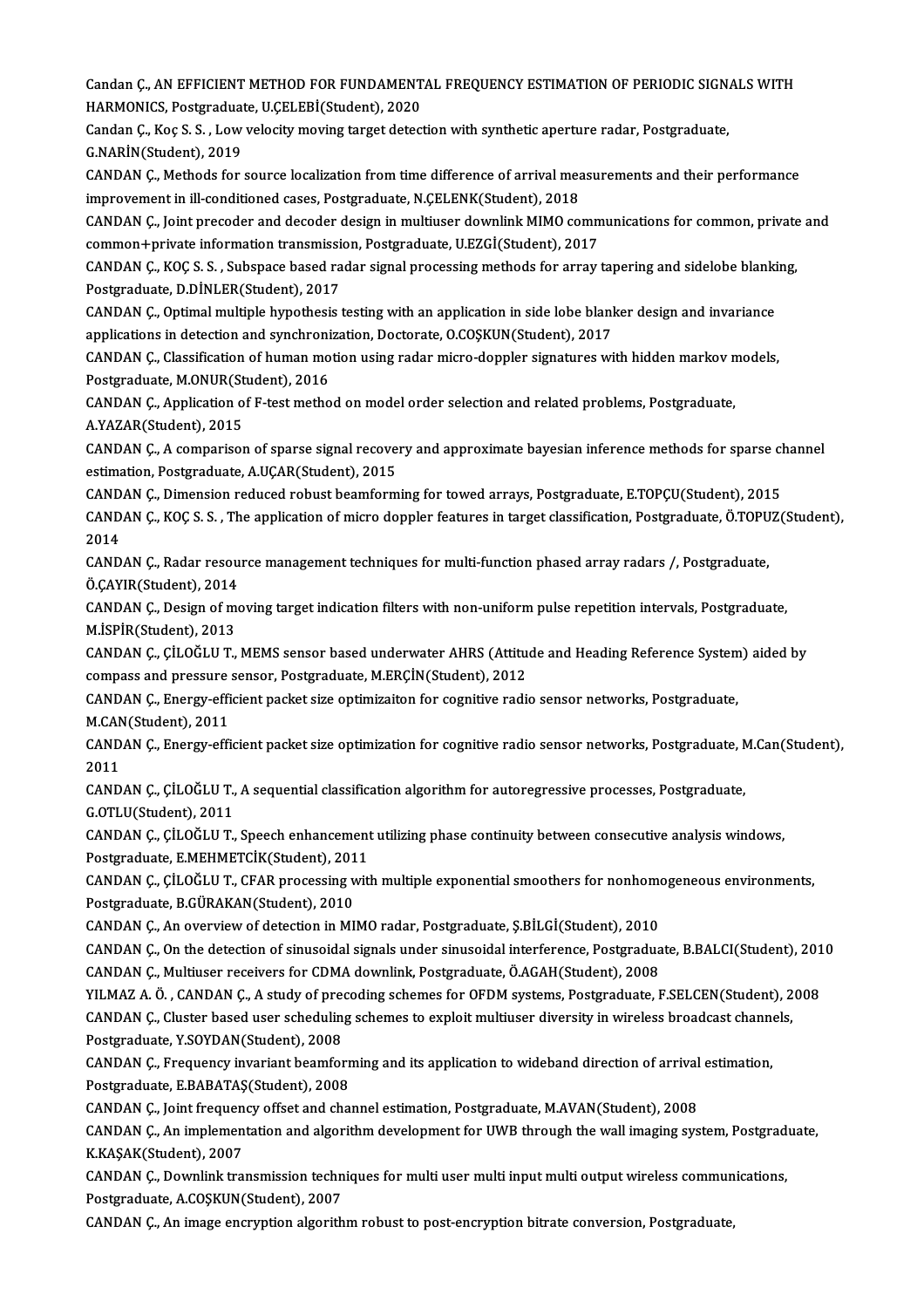### Articles Published in Journals That Entered SCI, SSCI and AHCI Indexes

rticles Published in Journals That Entered SCI, SSCI and AHCI Indexes<br>I. Maximum likelihood autoregressive model parameter estimation with noise corrupted independent<br>spanshets Maximum<br>Snapshots<br>CAVIP Ö. CA Maximum likelihoo<br>snapshots<br>ÇAYIR Ö., CANDAN Ç.<br>Signal Processing vol snapshots<br>CAYIR Ö., CANDAN Ç.<br>Signal Processing, vol.186, 2021 (Journal Indexed in SCI) II. Frequency estimation of a single real-valued sinusoid: An invariant function approach Candan Ç., Çelebi U. Frequency estimation of a single real-valued sinus<br>Candan Ç., Çelebi U.<br>Signal Processing, vol.185, 2021 (Journal Indexed in SCI)<br>Movimum likelihood dinastion of annival estimation Candan Ç., Çelebi U.<br>Signal Processing, vol.185, 2021 (Journal Indexed in SCI)<br>III. Maximum-likelihood direction of arrival estimation under intermittent jamming<br>Piki Akdomir S. CANDAN C. Signal Processing, vol.185, 2<br>Maximum-likelihood dire<br>Bilgi Akdemir Ş., CANDAN Ç.<br>Digital Signal Processing: A I Maximum-likelihood direction of arrival estimation under intermittent ja<br>Bilgi Akdemir Ş., CANDAN Ç.<br>Digital Signal Processing: A Review Journal, vol.113, 2021 (Journal Indexed in SCI)<br>Proper Definition and Handling of Dir Bilgi Akdemir Ş., CANDAN Ç.<br>Digital Signal Processing: A Review Journal, vol.113, 2021 (Journal Indexed in SCI)<br>IV. Proper Definition and Handling of Dirac Delta Functions [Lecture Notes] Digital Signa<br>Proper De<br>CANDAN Ç.<br><sup>LEEE Signal</sup> Proper Definition and Handling of Dirac Delta Functions [Lecture Notes]<br>CANDAN Ç.<br>IEEE Signal Processing Magazine, vol.38, no.3, pp.186-203, 2021 (Journal Indexed in SCI)<br>A Spage Time Coded Mille Crees MIMO Arehitecture to CANDAN Ç.<br>IEEE Signal Processing Magazine, vol.38, no.3, pp.186-203, 2021 (Journal Indexed in SCI)<br>V. A Space-Time Coded Mills Cross MIMO Architecture to Improve DOA Estimation and Its Performance<br>Evaluation by Field Ex **IEEE Signal Processing Magazine, vol.<br>A Space-Time Coded Mills Cross<br>Evaluation by Field Experiments**<br>Ungen G H - GANDAN G - GU QČLU T A Space-Time Coded Mills Cross<br>Evaluation by Field Experiments<br>Ungan C. U. , CANDAN Ç., ÇİLOĞLU T.<br>IEEE TRANSACTIONS ON AEROSPACI Evaluation by Field Experiments<br>Ungan C. U. , CANDAN Ç., ÇİLOĞLU T.<br>IEEE TRANSACTIONS ON AEROSPACE AND ELECTRONIC SYSTEMS, vol.56, no.3, pp.1807-1818, 2020 (Journal<br>Indexed in SCD. Ungan C. U. , CA<br>IEEE TRANSACT<br>Indexed in SCI)<br>Transmit bean IEEE TRANSACTIONS ON AEROSPACE AND ELECTRONIC SYSTEMS, vol.56, no.3, pp.1807-1818, 2020 (Journal Indexed in SCI)<br>VI. Transmit beamformer design with a PAPR constraint to trade-off between beampattern shape and<br>nower effici Indexed in SCI)<br>Transmit beamfo<br>power efficiency<br>CAVIB Ö. CANDAN **Transmit beamforn<br>power efficiency<br>ÇAYIR Ö., CANDAN Ç.<br>DICITAL SICNAL PRO** power efficiency<br>ÇAYIR Ö., CANDAN Ç.<br>DIGITAL SIGNAL PROCESSING, vol.99, 2020 (Journal Indexed in SCI) VII. Making linear prediction perform like maximum likelihood in Gaussian autoregressive model DIGITAL SIGNAL PROCES<br>Making linear predicti<br>parameter estimation<br>CANDAN C Making lin<br>parameter<br>CANDAN Ç.<br>SICNAL PR( CANDAN Ç.<br>SIGNAL PROCESSING, vol.166, 2020 (Journal Indexed in SCI) CANDAN Ç.<br>SIGNAL PROCESSING, vol.166, 2020 (Journal Indexed in SCI)<br>VIII. CANDAN C Center Computation on Probability Simplex With alpha-Divergence Measure SIGNAL PRO<br>Chebyshev<br>CANDAN Ç. Chebyshev Center Computation on Probability Simplex With alpha-Divergence I<br>CANDAN Ç.<br>IEEE SIGNAL PROCESSING LETTERS, vol.27, pp.1515-1519, 2020 (Journal Indexed in SCI)<br>Properly Handling Complex Differentiation in Optimiz CANDAN Ç.<br>IEEE SIGNAL PROCESSING LETTERS, vol.27, pp.1515-1519, 2020 (Journal Indexed in SCI)<br>IX. Properly Handling Complex Differentiation in Optimization and Approximation Problems<br>CANDAN C IEEE SIGNA<br>Properly F<br>CANDAN Ç.<br>IEEE SICNA Properly Handling Complex Differentiation in Optimization and Approximation Prob<br>CANDAN Ç.<br>IEEE SIGNAL PROCESSING MAGAZINE, vol.36, no.2, pp.117-124, 2019 (Journal Indexed in SCI)<br>Performance Improvement of Time Balance Ba CANDAN Ç.<br>IEEE SIGNAL PROCESSING MAGAZINE, vol.36, no.2, pp.117-124, 2019 (Journal Indexed in SCI)<br>X. Performance Improvement of Time-Balance Radar Schedulers Through Decision Policies<br>CAVIP Ö. CANDAN C **IEEE SIGNAL PROCES<br>Performance Impro<br>ÇAYIR Ö., CANDAN Ç.<br>IEEE TPANSACTIONS** Performance Improvement of Time-Balance Radar Schedulers Through Decision Policies<br>ÇAYIR Ö., CANDAN Ç.<br>IEEE TRANSACTIONS ON AEROSPACE AND ELECTRONIC SYSTEMS, vol.54, no.4, pp.1679-1691, 2018 (Journal<br>Indeved in SCD. CAYIR Ö., CAND.<br>IEEE TRANSACI<br>Indexed in SCI)<br>Design of Mai IEEE TRANSACTIONS ON AEROSPACE AND ELECTRONIC SYSTEMS, vol.54, no.4, pp.1679<br>Indexed in SCI)<br>XI. Design of Maisel sidelobe blankers with a guarantee on the gap to optimality<br>COSVIN O. CANDAN C Indexed in SCI)<br>Design of Maisel side<br>COŞKUN O., CANDAN Ç.<br>IET PADAP SONAP ANI Design of Maisel sidelobe blankers with a guarantee on the gap to optimality<br>COSKUN 0., CANDAN C.<br>IET RADAR SONAR AND NAVIGATION, vol.10, no.9, pp.1619-1626, 2016 (Journal Indexed in SCI)<br>On the design of staggared moving COSKUN O., CANDAN C.<br>IET RADAR SONAR AND NAVIGATION, vol.10, no.9, pp.1619-1626<br>XII. On the design of staggered moving target indicator filters<br>ISPIR M., CANDAN C. **IET RADAR SONAR A<br>On the design of st<br>ISPIR M., CANDAN Ç.<br>IET PADAR SONAR A** On the design of staggered moving target indicator filters<br>ISPIR M., CANDAN Ç.<br>IET RADAR SONAR AND NAVIGATION, vol.10, no.1, pp.205-215, 2016 (Journal Indexed in SCI)<br>Fine resolution frequency estimation from three DET sam ISPIR M., CANDAN Ç.<br>IET RADAR SONAR AND NAVIGATION, vol.10, no.1, pp.205-215, 2016 (Journal Indexed in SCI)<br>XIII. Fine resolution frequency estimation from three DFT samples: Case of windowed data **IET RADA<br>Fine reso<br>Candan C.<br>SICNAL PI** Fine resolution frequency estimation from three DFT samples: C<br>Candan C.<br>SIGNAL PROCESSING, vol.114, pp.245-250, 2015 (Journal Indexed in SCI)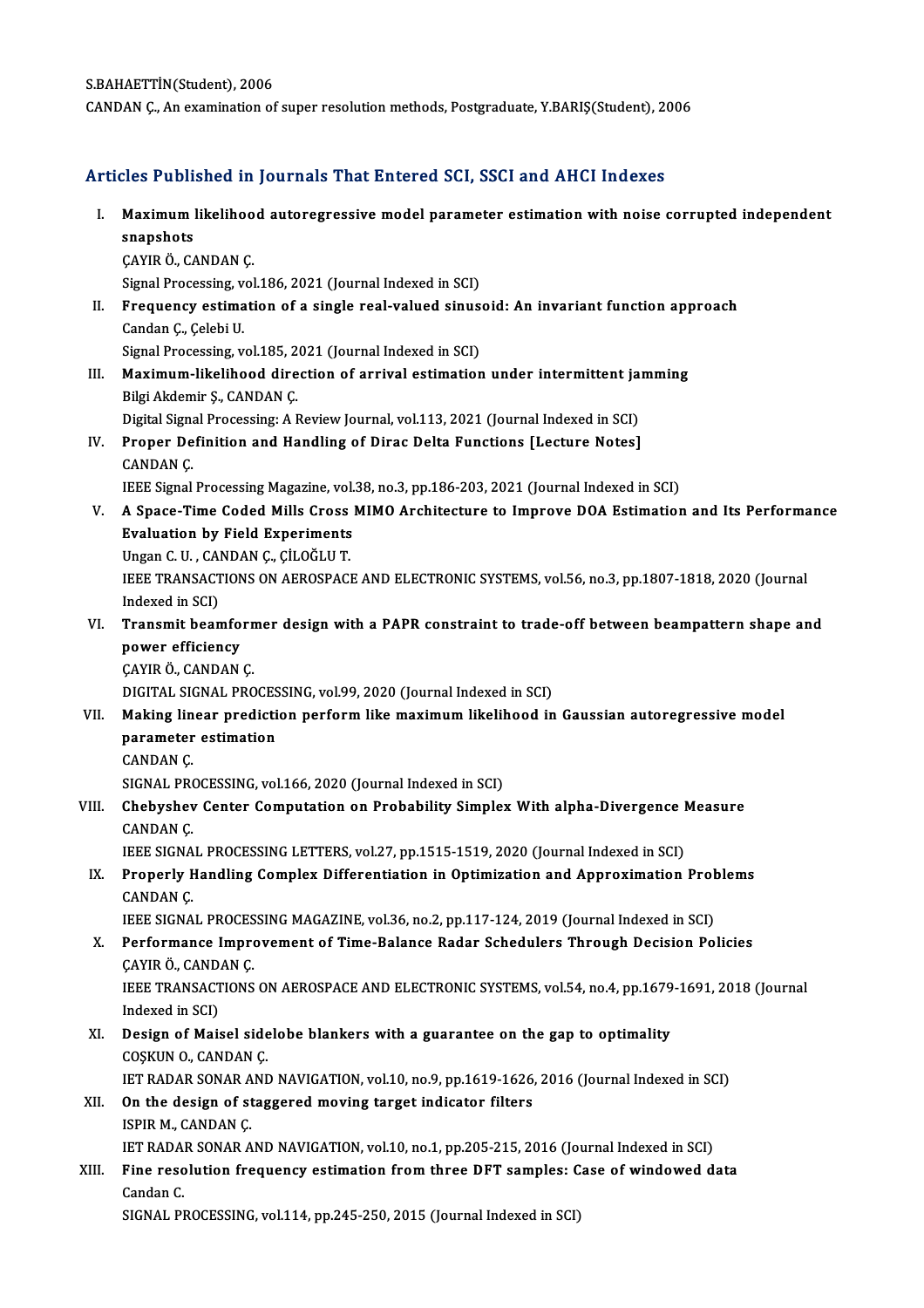| XIV.    | Direction finding accuracy of sequential lobing under target amplitude fluctuations<br>CANDAN Ç, KOC S                                                                                                                     |
|---------|----------------------------------------------------------------------------------------------------------------------------------------------------------------------------------------------------------------------------|
|         | IET RADAR SONAR AND NAVIGATION, vol.9, no.1, pp.92-103, 2015 (Journal Indexed in SCI)                                                                                                                                      |
| XV.     | A fine-resolution frequency estimator using an arbitrary number of DFT coefficients<br>ORGUNER U., CANDAN Ç.                                                                                                               |
|         | SIGNAL PROCESSING, vol.105, pp.17-21, 2014 (Journal Indexed in SCI)                                                                                                                                                        |
| XVI.    | A unified framework for derivation and implementation of Savitzky-Golay filters<br>CANDAN Ç, Inan H                                                                                                                        |
|         | SIGNAL PROCESSING, vol.104, pp.203-211, 2014 (Journal Indexed in SCI)                                                                                                                                                      |
| XVII.   | The moment function for the ratio of correlated generalized gamma variables<br>CANDAN Ç., Orguner U.                                                                                                                       |
|         | STATISTICS & PROBABILITY LETTERS, vol.83, no.10, pp.2353-2356, 2013 (Journal Indexed in SCI)                                                                                                                               |
| XVIII.  | Analysis and Further Improvement of Fine Resolution Frequency Estimation Method From Three<br><b>DFT</b> Samples                                                                                                           |
|         | Candan C                                                                                                                                                                                                                   |
| XIX.    | IEEE SIGNAL PROCESSING LETTERS, vol.20, no.9, pp.913-916, 2013 (Journal Indexed in SCI)<br>An Upper Bound on the Capacity Loss Due to Imprecise Channel State Information for General<br><b>Memoryless Fading Channels</b> |
|         | Candan C.                                                                                                                                                                                                                  |
|         | IEEE COMMUNICATIONS LETTERS, vol.17, no.7, pp.1348-1351, 2013 (Journal Indexed in SCI)                                                                                                                                     |
| XX.     | Capacity of Zero-Outage Scheme Under Imprecise Channel State Information<br>Candan C.                                                                                                                                      |
|         | IEEE COMMUNICATIONS LETTERS, vol.17, no.1, pp.127-130, 2013 (Journal Indexed in SCI)                                                                                                                                       |
| XXI.    | A Low Complexity Two-Stage Target Detection Scheme for Resource Limited Radar Systems                                                                                                                                      |
|         | Candan C                                                                                                                                                                                                                   |
|         | IEEE TRANSACTIONS ON AEROSPACE AND ELECTRONIC SYSTEMS, vol.49, no.1, pp.594-601, 2013 (Journal<br>Indexed in SCI)                                                                                                          |
| XXII.   | Conjugate directions based order recursive implementation of post-Doppler adaptive target<br>detectors                                                                                                                     |
|         | CANDAN Ç, EROL Y B.                                                                                                                                                                                                        |
|         | IET RADAR SONAR AND NAVIGATION, vol.6, no.7, pp.577-586, 2012 (Journal Indexed in SCI)                                                                                                                                     |
| XXIII.  | CFAR processing with switching exponential smoothers for nonhomogeneous environments<br>GURAKAN B., CANDAN Ç., ÇİLOĞLU T.                                                                                                  |
|         | DIGITAL SIGNAL PROCESSING, vol.22, no.3, pp.407-416, 2012 (Journal Indexed in SCI)                                                                                                                                         |
| XXIV.   | An Accurate and Efficient Two-Stage Channel Estimation Method Utilizing Training Sequences with<br><b>Closed Form Expressions</b>                                                                                          |
|         | Candan C.                                                                                                                                                                                                                  |
|         | IEEE TRANSACTIONS ON COMMUNICATIONS, vol.59, no.12, pp.3259-3264, 2011 (Journal Indexed in SCI)                                                                                                                            |
| XXV.    | Digital Wideband Integrators With Matching Phase and Arbitrarily Accurate Magnitude Response<br>Candan C                                                                                                                   |
|         | IEEE TRANSACTIONS ON CIRCUITS AND SYSTEMS II-EXPRESS BRIEFS, vol.58, no.9, pp.610-614, 2011 (Journal                                                                                                                       |
|         | Indexed in SCI)                                                                                                                                                                                                            |
| XXVI.   | A Method For Fine Resolution Frequency Estimation From Three DFT Samples<br>Candan C                                                                                                                                       |
|         | IEEE SIGNAL PROCESSING LETTERS, vol.18, no.6, pp.351-354, 2011 (Journal Indexed in SCI)                                                                                                                                    |
| XXVII.  | On the Eigenstructure of DFT Matrices<br>CANDAN <sub>Ç</sub>                                                                                                                                                               |
|         | IEEE SIGNAL PROCESSING MAGAZINE, vol.28, no.2, pp.105-108, 2011 (Journal Indexed in SCI)                                                                                                                                   |
| XXVIII. | Transmit Precoding for Flat-Fading MIMO Multiuser Systems With Maximum Ratio Combining<br><b>Receivers</b>                                                                                                                 |
|         | Coskun A., CANDAN Ç.                                                                                                                                                                                                       |
|         |                                                                                                                                                                                                                            |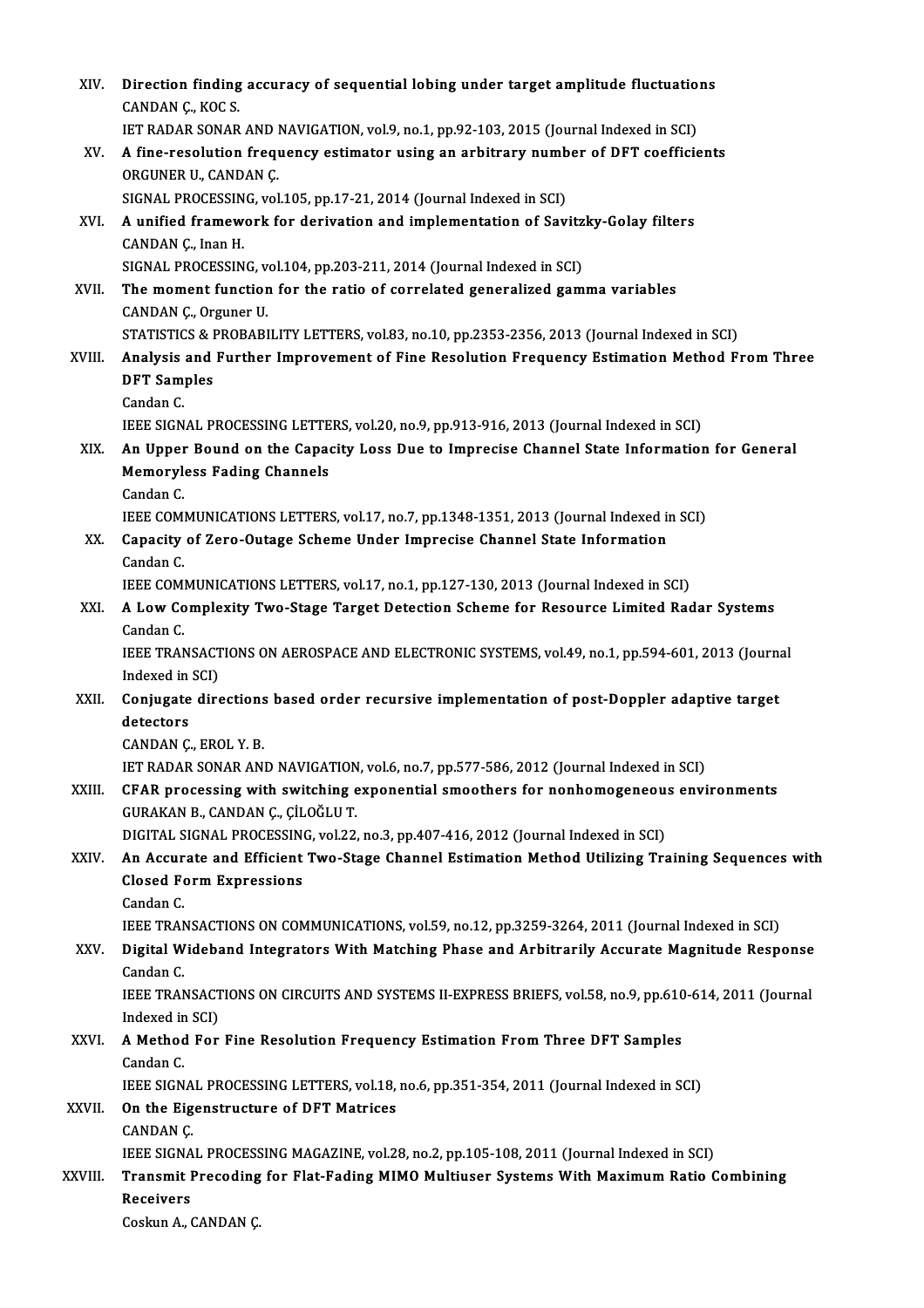| XXIX.        | IEEE TRANSACTIONS ON VEHICULAR TECHNOLOGY, vol.60, no.2, pp.710-716, 2011 (Journal Indexed in SCI)<br>A Feedback Quantization Scheme Leveraging Fairness and Throughput for Heterogeneous Multi-User |
|--------------|------------------------------------------------------------------------------------------------------------------------------------------------------------------------------------------------------|
|              | <b>Diversity Systems</b>                                                                                                                                                                             |
|              | SOYDAN Y, CANDAN Ç.                                                                                                                                                                                  |
|              | IEEE TRANSACTIONS ON VEHICULAR TECHNOLOGY, vol.59, no.5, pp.2610-2614, 2010 (Journal Indexed in SCI)                                                                                                 |
| XXX.         | Efficient Methods of Clutter Suppression for Coexisting Land and Weather Clutter Systems                                                                                                             |
|              | CANDAN Ç., YILMAZ A. Ö.                                                                                                                                                                              |
|              | IEEE TRANSACTIONS ON AEROSPACE AND ELECTRONIC SYSTEMS, vol.45, no.4, pp.1641-1650, 2009 (Journal<br>Indexed in SCI)                                                                                  |
| XXXI.        | Digital computation of linear canonical transforms                                                                                                                                                   |
|              | Koc A., Ozaktas H. M., CANDAN Ç., KUTAY M. A.                                                                                                                                                        |
|              | IEEE TRANSACTIONS ON SIGNAL PROCESSING, vol.56, no.6, pp.2383-2394, 2008 (Journal Indexed in SCI)                                                                                                    |
| XXXII.       | On higher order approximations for hermite-gaussian functions and discrete fractional Fourier                                                                                                        |
|              | transforms                                                                                                                                                                                           |
|              | Candan C.                                                                                                                                                                                            |
|              | IEEE SIGNAL PROCESSING LETTERS, vol.14, no.10, pp.699-702, 2007 (Journal Indexed in SCI)                                                                                                             |
| XXXIII.      | An efficient filtering structure for Lagrange interpolation                                                                                                                                          |
|              | Candan C.                                                                                                                                                                                            |
|              | IEEE SIGNAL PROCESSING LETTERS, vol.14, no.1, pp.17-19, 2007 (Journal Indexed in SCI)                                                                                                                |
| XXXIV.       | Derivation of length extension formulas for complementary sets of sequences using orthogonal                                                                                                         |
|              | filterbanks                                                                                                                                                                                          |
|              | Candan C.                                                                                                                                                                                            |
|              | ELECTRONICS LETTERS, vol.42, no.24, pp.1427-1429, 2006 (Journal Indexed in SCI)                                                                                                                      |
| XXXV.        | Sampling and series expansion theorems for fractional Fourier and other transforms<br>Candan C., OZAKTAS H.                                                                                          |
|              | SIGNAL PROCESSING, vol.83, no.11, pp.2455-2457, 2003 (Journal Indexed in SCI)                                                                                                                        |
| <b>XXXVI</b> | The discrete fractional Fourier transform                                                                                                                                                            |
|              | Candan C., KUTAY M. A., OZAKTAS H.                                                                                                                                                                   |
|              | IEEE TRANSACTIONS ON SIGNAL PROCESSING, vol.48, no.5, pp.1329-1337, 2000 (Journal Indexed in SCI)                                                                                                    |
| XXXVII.      | The discrete harmonic oscillator, Harper's equation, and the discrete fractional Fourier transform                                                                                                   |
|              | BARKER L., Candan C., HAKIOGLU T., KUTAY M., OZAKTAS H.                                                                                                                                              |
|              | JOURNAL OF PHYSICS A-MATHEMATICAL AND GENERAL, vol.33, no.11, pp.2209-2222, 2000 (Journal Indexed in                                                                                                 |
|              | SCI)                                                                                                                                                                                                 |
| XXXVIII.     | Space-bandwidth-efficient realizations of linear systems                                                                                                                                             |
|              | KUTAY M., ERDEN M., OZAKTAS H., ARIKAN O., GULERYUZ O., Candan C.                                                                                                                                    |
|              | OPTICS LETTERS, vol.23, no.14, pp.1069-1071, 1998 (Journal Indexed in SCI)                                                                                                                           |
|              |                                                                                                                                                                                                      |

## Refereed Congress / Symposium Publications in Proceedings

- efereed Congress / Symposium Publications in Proceedings<br>I. Parameter Estimation for Bursty-Intermittent Observations Patlamali-Kesikli Gozlemler icin<br>Parametre Kestinimi Parameter Estimation<br>Parameter Estimation<br>Casstav Candan C Parameter Estim<br>Parametre Kestin<br>Cagatay Candan Ç.<br>29th Simal Proces
	-

Parametre Kestirimi<br>Cagatay Candan Ç.<br>28th Signal Processing and Communications Applications Conference, SIU 2020, Gaziantep, Turkey, 5 - 07 October Cagata<br>28th S<br>2020 28th Signal Processing and Communications Applications Conference, SIU 2020, Gaziantep, Turkey, 5 - 07 Oct 2020<br>II. A Computationally Efficient Fine Frequency Estimation Method for Harmonic Signals Harmonik<br>Isanatlarin Has

2020<br>II. A Computationally Efficient Fine Frequency Estimation Method for Harmonic Signals Harmonik<br>Isaretlerin Hassas Frekans Kestirimi Icin Dusuk Islem Yuklu Bir Yontem Çelebi U., Candan Ç. Isaretlerin Hassas Frekans Kestirimi Icin Dusuk Islem Yuklu Bir Yontem<br>Çelebi U., Candan Ç.<br>28th Signal Processing and Communications Applications Conference, SIU 2020, Gaziantep, Turkey, 5 - 07 October<br>2020

Celebi<br>28th S<br>2020<br>Slow 28th Signal Processing and Communications Applications Conference, SIU 2020, Gaziantep, Turkey, 5 - 07 Octobe<br>2020<br>III. Slow moving target detection for airborne radar systems by dynamic programming on SAR images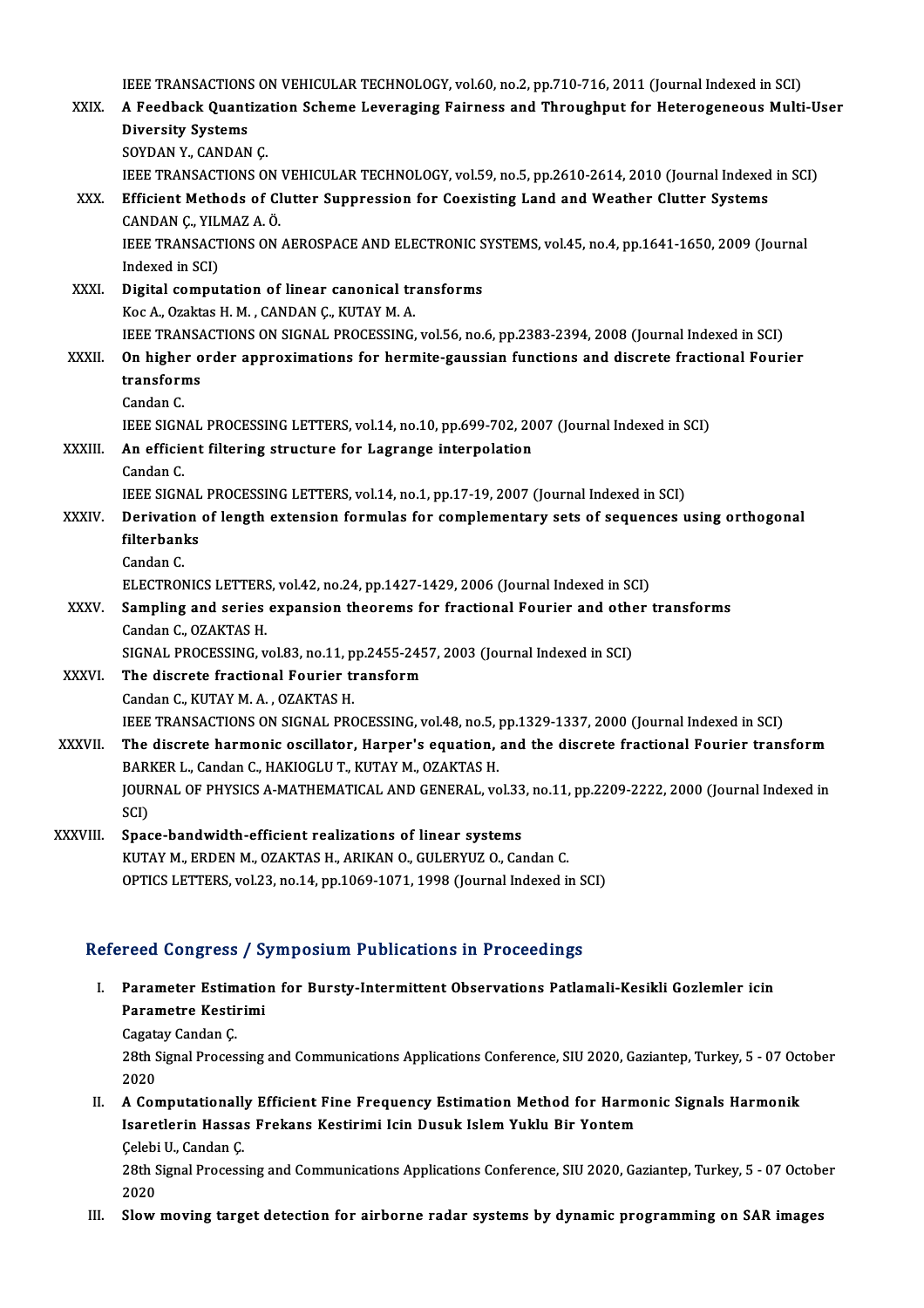Gurer G., Koc S., Candan Ç., Orguner U.

2019 IEEE Radar Conference, RadarConf 2019, Massachusetts, United States Of America, 22 - 26 April 2019

Gurer G., Koc S., Candan Ç., Orguner U.<br>2019 IEEE Radar Conference, RadarConf 2019, Massachusetts, United States Of America, 22 - 26 April 2019<br>IV. A low-complexity precoder-decoder design in multiuser downlink MIMO commun 2019 IEEE Radar Conference, RadarConf 2019, Massachusetts, United States Of America, 22 - 26 April 2019<br>A low-complexity precoder-decoder design in multiuser downlink MIMO communication systems<br>common and private informati A low-complexity precoder-decoder design in multiuser downlink MIMO communication systems for<br>common and private information transmission Ortak ve Özel Bilginin Gönderildiği Çok Kullanicili<br>ąsaği Bağlantili MIMO Haberlęsme common and private information transmission Ortak ve Özel Bilginin Gönderildiği Çok Kullanicili<br>ąsaği Bağlantili MIMO Haberlęsme Sistemlerinde Düsük Karmąsiklikli Bir Ön Kodlayici ve Kod Çöz<br>Tasarimi <mark>ąsaği Bağlantili MIM</mark><br>Tasarimi<br>Deniz U. E. , Candan Ç.<br>26th IEEE Signal Brocc

Deniz U.E., Candan C.

26th IEEE Signal Processing and Communications Applications Conference, SIU 2018, İzmir, Turkey, 2 - 05 May<br>2018, pp.1-4

V. Study of angle of arrival estimation performance of MVDR and Capon methods under intermittent 2018, pp.1-4<br>Study of angle of arrival estimation performance of MVDR and Capon methods under intermit<br>interference Kesikli kariştirma durumunda MVDR ve capon yöntemlerinin geliş açisi kestirim<br>performansinin ingelenmesi Study of angle of arrival est<br>interference Kesikli kariştirı<br>performansinin incelenmesi<br>Akdomir S.B. Candan C interference Kesikli ka<br>performansinin incele<br>Akdemir S.B., Candan Ç.<br>26th IEEE Signal Process

performansinin incelenmesi<br>Akdemir S. B. , Candan Ç.<br>26th IEEE Signal Processing and Communications Applications Conference, SIU 2018, İzmir, Turkey, 2 - 05 May Akdemir S. B.<br>26th IEEE Sig<br>2018, pp.1-4 26th IEEE Signal Processing and Communications Applications Conference, SIU 2018, İzmir, Turkey, 2 - 05 Ma<br>2018, pp.1-4<br>VI. A Study on the Performance of a Complementary Auxiliary Antenna Pattern for Maisel Sidelobe<br>Planka

2018, pp.<br>A Study<br>Blanker **A Study on the Performanc<br>Blanker<br>DINLER D., CANDAN Ç., KOC S.<br>IEEE Boder Cerforence, Oklaba** Blanker<br>DINLER D., CANDAN Ç., KOC S.<br>IEEE Radar Conference, Oklahoma, United States Of America, 23 - 27 April 2018, pp.1178-1182

DINLER D., CANDAN Ç., KOC S.<br>IEEE Radar Conference, Oklahoma, United States Of America, 23 - 27 April 2018, pp.1178-1182<br>VII. On the Impact of Fast-Time and Slow-Time Preprocessing Operations on Adaptive Target Detectors<br>C **IEEE Radar Conference, Oklah<br>On the Impact of Fast-Time<br>GÜVENSEN G. M. , CANDAN Ç.<br>IEEE Badar Conference, Oklah** On the Impact of Fast-Time and Slow-Time Preprocessing Operations on Adaptive Ta<br>GÜVENSEN G.M., CANDAN Ç.<br>IEEE Radar Conference, Oklahoma, United States Of America, 23 - 27 April 2018, pp.1183-1188<br>An investigation of leas

GÜVENSEN G. M., CANDAN Ç.<br>IEEE Radar Conference, Oklahoma, United States Of America, 23 - 27 April 2018, pp.1183-1188<br>VIII. An investigation of least squares based methods for source localization from time difference of<br>ar IEEE Radar Conference, Oklahoma, United States Of America, 23 - 27 April 2018, pp.1183-1188<br>An investigation of least squares based methods for source localization from time difference of<br>arrival measurements Variş Zaman F An investigation of least square<br>arrival measurements Variş Zan<br>Temelli Yötemlerin İncelenmesi<br>Celenk N. Candan C arrival measurem<br>Temelli Yötemleri<br>Celenk N., Candan Ç.<br>25th Signal Processi Temelli Yötemlerin İncelenmesi<br>Celenk N., Candan Ç.<br>25th Signal Processing and Communications Applications Conference, SIU 2017, Antalya, Turkey, 15 - 18 May 2017

Celenk N., Candan Ç.<br>25th Signal Processing and Communications Applications Conference, SIU 2017, Antalya, Turkey, 15 - 18 May 201<br>18. Classification of Human Motion Using Radar Micro-Doppler Signatures with Hidden Markov PADARM.O., ERTANAE, CANDANÇ. Classification of Human Motion Using Radar Micro-Doppler Signatures with Hidden Markov Mo<br>PADAR M. O. , ERTAN A. E. , CANDAN Ç.<br>IEEE Radar Conference (RadarConf), Pennsylvania, United States Of America, 2 - 06 May 2016, pp

IEEE Radar Conference (RadarConf), Pennsylvania, United States Of America, 2 - 06 May 2016, pp.718-723

X. On The Optimality of Maisel Sidelobe Blanking System Coskun O, CANDAN Ç

23nd Signal Processing and Communications Applications Conference (SIU), Malatya, Turkey, 16 - 19 May 2015, pp.585-591 23nd Signal Processing and Communications Applications Conferenc<br>pp.585-591<br>XI. Analysis Window Length Selection For Linear Signal Models<br>Narar A. GANDAN G

pp.585-591<br><mark>Analysis Window I</mark><br>Yazar A., CANDAN Ç.<br><sup>22nd Simal Prosecci</sup>

Yazar A., CANDAN Ç.<br>23nd Signal Processing and Communications Applications Conference (SIU), Malatya, Turkey, 16 - 19 May 2015, pp.1301-1304 23nd Signal Processing and Communications Applications Conference (SIU), Malatya, Tu<br>pp.1301-1304<br>XII. Removing Grating Lobes in Sparse Sensor Arrays with a Nonlinear Approach<br>FRECCOR E. CU.QČUUT, CANDAN.C. Mohmetsik E

## pp.1301-1304<br>Removing Grating Lobes in Sparse Sensor A<br>Epcacan E., ÇİLOĞLU T., CANDAN Ç., Mehmetcik E.<br>22nd Signal Prosessing and Communisations Annl Removing Grating Lobes in Sparse Sensor Arrays with a Nonlinear Approach<br>Epcacan E., ÇİLOĞLU T., CANDAN Ç., Mehmetcik E.<br>23nd Signal Processing and Communications Applications Conference (SIU), Malatya, Turkey, 16 - 19 May Epcacan E., ÇİL<br>23nd Signal Pr<br>pp.1950-1953<br>On Ganeralize

## 23nd Signal Processing and Communications Applications Conference (SIU), Malatya, Turke<br>pp.1950-1953<br>XIII. On Generalized Eigenvector Space For Target Detection in Reduced Dimensions<br>CUNENSEN C.M. CANDAN C. Kos S. OBCUNER pp.1950-1953<br>XIII. On Generalized Eigenvector Space For Target Detection in Reduced Dimensions IEEE International Radar Conference (RadarCon), Virginia, United States Of America, 10 - 15 May 2015, pp.1316-<br>1321 GÜVENSEN G. M., CANDAN C., Koc S., ORGUNER U. IEEE International Radar Conference (RadarCon), Virginia, United States Of Ameri<br>1321<br>XIV. The Radar Application of Micro Doppler Features from Human Motions<br>ALEMDAROCLU O.T. CANDAN C. Yos S.

- 1321<br>The Radar Application of Micro Dop<br>ALEMDAROGLU O. T. , CANDAN Ç., Koc S.<br>JEEE International Badar Conference (Bo IEEE International Radar Conference (RadarCon), Virginia, United States Of America, 10 - 15 May 2015, pp.374-<br>379 ALEMDAROGLU O. T., CANDAN C., Koc S.
- XV. On The Optimality of Maisel Sidelobe Blanking Structure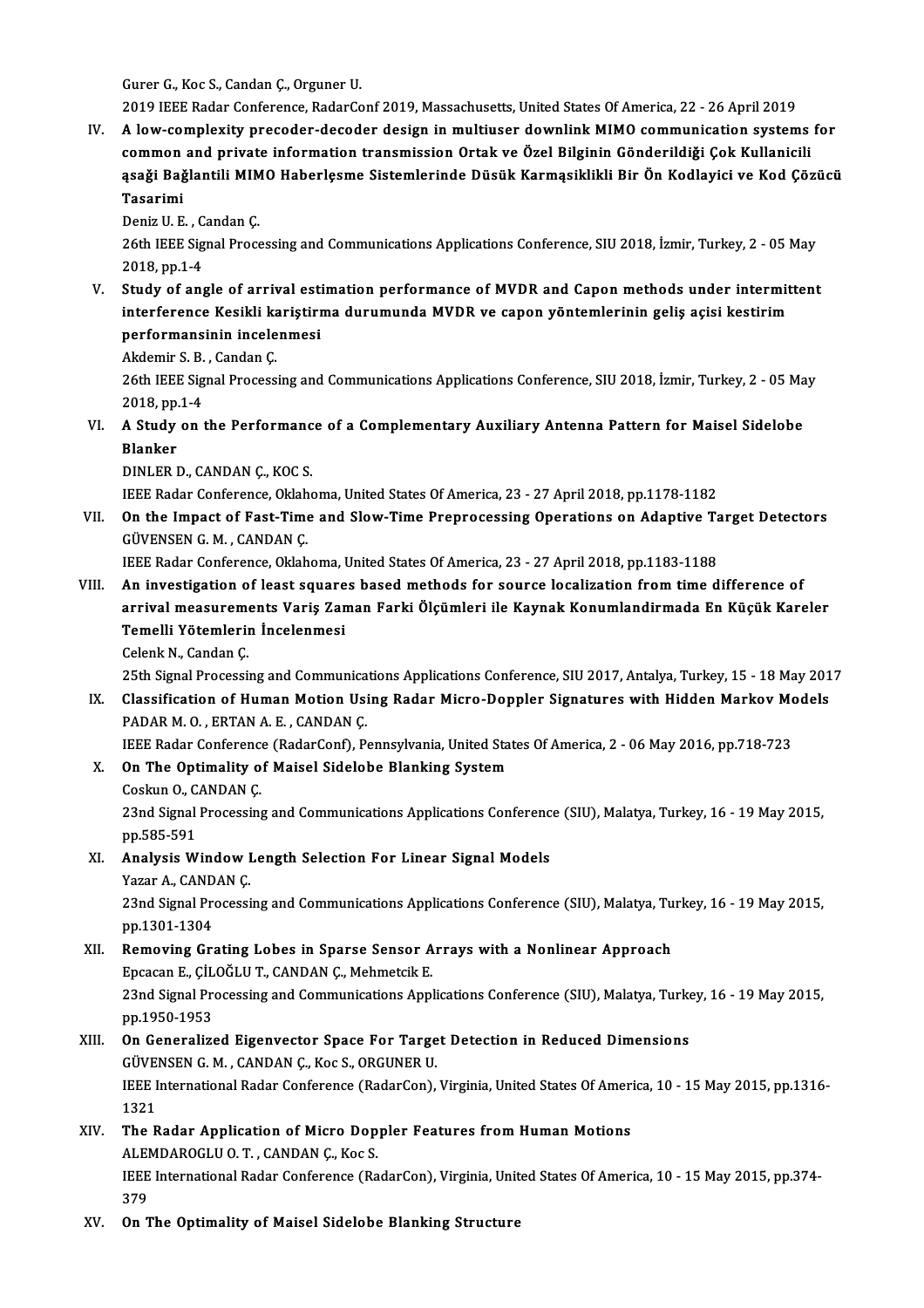COŞKUN O., CANDAN Ç.<br>LEFE Padar Canfarança

IEEE Radar Conference - From Sensing to Information, Ohio, United States Of America, 19 - 23 May 2014, pp.1102-<br>1107 COȘKI<br>IEEE F<br>1107<br>The F IEEE Radar Conference - From Sensing to Information, Ohio, United State<br>1107<br>XVI. The Extraction of Micro-Doppler Features from Human Motions<br>Alemdanesiy O.T. CANDAN G. KOGS S. 1107<br>The Extraction of Micro-Doppler Fe<br>Alemdaroglu O.T., CANDAN Ç., KOÇ S.S.<br>22nd IEEE Signal Processing and Commu 22nd IEEE Signal Processing and Communications Applications Conference (SIU), Trabzon, Turkey, 23 - 25 April<br>2014, pp.726-729 Alemdaroglu O.T., CANDAN Ç., KOÇ S.S. 22nd IEEE Signal Processing and Communications Applications Conference (SIU), Trabzon, Turkey<br>2014, pp.726-729<br>XVII. Least Square and Min-Max Design of MTI Filters With Nonuniform Interpulse Periods<br>ISDIP M. CANDAN C

2014, pp.726-729<br>Least Square and I<br>ISPIR M., CANDAN Ç.<br>IEEE Pader Conferen ISPIR M., CANDAN Ç.<br>IEEE Radar Conference (RADAR), Ottawa, Canada, 29 April - 03 May 2013

ISPIR M., CANDAN Ç.<br>IEEE Radar Conference (RADAR), Ottawa, Canada, 29 April - 03 May 2013<br>XVIII. Min-Max Design of MTI Filters with Non-uniform Pulse Repetition Intervals **IEEE Radar Confere:<br>Min-Max Design o<br>Ispir M., CANDAN Ç.<br>21st Signal Processi** Min-Max Design of MTI Filters with Non-uniform Pulse Repetition Intervals<br>Ispir M., CANDAN Ç.<br>21st Signal Processing and Communications Applications Conference (SIU), CYPRUS, 24 - 26 April 2013<br>Beamanage Annreagh for Detec

## Ispir M., CANDAN Ç.<br>21st Signal Processing and Communications Applications Conference (SIU), CYPRI<br>XIX. Beamspace Approach for Detection of the Number of Coherent Sources 21st Signal Process<br>Beamspace Appr<br>CANDAN Ç., Koc S.<br>JEEE Badar Confor Beamspace Approach for Detection of the Number of Coherent Sources<br>CANDAN Ç., Koc S.<br>IEEE Radar Conference (RADAR), Georgia, United States Of America, 7 - 11 May 2012<br>On The Design of Mismatched Eilters With An Adjustable

## CANDAN Ç., Koc S.<br>IEEE Radar Conference (RADAR), Georgia, United States Of America, 7 - 11 May 2012<br>XX. On The Design of Mismatched Filters With An Adjustable Matched Filtering Loss<br>Candan C **IEEE Rada<br>On The D<br>Candan C.<br>2010 IEEE** On The Design of Mismatched Filters With An Adjustable Matched Filtering<br>Candan C.<br>2010 IEEE Radar Conference, Washington, Kiribati, 10 - 14 May 2010, pp.1311-1316

Candan C.<br>2010 IEEE Radar Conference, Washington, Kiribati, 10 - 14 May 2010, pp.1<br>XXI. On the Optimality of Detectors Defined Over The Ambiguity Plane 2010 IEEE<br>**On the Op**<br>Candan C.<br>2009 IEEE 2009 IEEE Radar Conference, California, United States Of America, 4 - 08 May 2009, pp.1082-1086<br>2009 IEEE Radar Conference, California, United States Of America, 4 - 08 May 2009, pp.1082-1086

Candan C.<br>2009 IEEE Radar Conference, California, United States Of America, 4 - 08 May 2009, pp.1082-1086<br>XXII. On the Implementation of Optimal Receivers for LFM Signals using Fractional Fourier Transform<br>Candan C 2009 IEEE<br>**On the Im**<br>Candan C.<br>2009 IEEE On the Implementation of Optimal Receivers for LFM Signals using<br>Candan C.<br>2008 IEEE Radar Conference, Rome, Italy, 26 - 30 May 2008, pp.1833-1836<br>Efficient Mathods of Deppler Prosessing for Coovisting Land and W

2008 IEEE Radar Conference, Rome, Italy, 26 - 30 May 2008, pp 1833-1836

Candan C.<br>2008 IEEE Radar Conference, Rome, Italy, 26 - 30 May 2008, pp.1833-1836<br>XXIII. Efficient Methods of Doppler Processing for Coexisting Land and Weather Clutter<br>CANDAN C., YILMAZ A. Ö.

2008 IEEE Radar Conference, Rome, Italy, 26 - 30 May 2008, pp.568-572

## CANDAN Ç., YILMAZ A. Ö.<br>2008 IEEE Radar Conference, Rome, Italy, 26 - 30 May 2008, pp.568-572<br>XXIV. A transcoding robust data hiding method for image communication applications 2008 IEEE<br>**A transco<br>Candan C.**<br>IEEE Inter A transcoding robust data hiding method for image communication applications<br>Candan C.<br>IEEE International Conference on Image Processing (ICIP 2005), Genoa, Italy, 11 - 14 September 2005, pp.2873-<br>2876

Canda<br>IEEE I<br>2876

# Activities in Scientific Journals

IEEE Signal Processing Magazine, Committee Member, 2021 - Continues IEEE Communications Letters, Committee Member, 2021 - Continues

### **Scientific Refereeing**

Scientific Refereeing<br>IEEE TRANSACTIONS ON SIGNAL PROCESSING, SCI Journal, December 2020<br>JEEE SIGNAL PROCESSING LETTERS Journal Indoved in SCLE Sontamber 20 BECETRANSACTIONS ON SIGNAL PROCESSING, SCI Journal, December 2020<br>IEEE TRANSACTIONS ON SIGNAL PROCESSING, SCI Journal, December 2020<br>DICITAL SIGNAL PROCESSING Leurnal Indexed in SCLE, July 2020 IEEE TRANSACTIONS ON SIGNAL PROCESSING, SCI Journal, Decem<mark>l</mark><br>IEEE SIGNAL PROCESSING LETTERS, Journal Indexed in SCI-E, Sept<br>DIGITAL SIGNAL PROCESSING, Journal Indexed in SCI-E, July 2020<br>IEEE SIGNAL PROCESSING, LETTERS, J IEEE SIGNAL PROCESSING LETTERS, Journal Indexed in SCI-E, September<br>DIGITAL SIGNAL PROCESSING, Journal Indexed in SCI-E, July 2020<br>IEEE SIGNAL PROCESSING LETTERS, Journal Indexed in SCI-E, July 2020<br>DIGITAL SIGNAL PROCESSI DIGITAL SIGNAL PROCESSING, Journal Indexed in SCI-E, July 2020<br>IEEE SIGNAL PROCESSING LETTERS, Journal Indexed in SCI-E, July 2<br>DIGITAL SIGNAL PROCESSING, Journal Indexed in SCI-E, May 2020<br>DIGITAL SIGNAL PROCESSING, Journ IEEE SIGNAL PROCESSING LETTERS, Journal Indexed in SCI-E, July 2<br>DIGITAL SIGNAL PROCESSING, Journal Indexed in SCI-E, May 2020<br>DIGITAL SIGNAL PROCESSING, Journal Indexed in SCI-E, May 2020<br>JEEE SIGNAL PROCESSING, LETTERS, DIGITAL SIGNAL PROCESSING, Journal Indexed in SCI-E, May 2020<br>DIGITAL SIGNAL PROCESSING, Journal Indexed in SCI-E, May 2020<br>IEEE SIGNAL PROCESSING LETTERS, Journal Indexed in SCI-E, March 2020<br>IEEE TRANSACTIONS ON SIGNAL P DIGITAL SIGNAL PROCESSING, Journal Indexed in SCI-E, May 2020<br>IEEE SIGNAL PROCESSING LETTERS, Journal Indexed in SCI-E, March 2020<br>IEEE TRANSACTIONS ON SIGNAL PROCESSING, SCI Journal, December 2019<br>SIGNAL PROCESSING, Journ IEEE SIGNAL PROCESSING LETTERS, Journal Indexed in SCI-E, M<br>IEEE TRANSACTIONS ON SIGNAL PROCESSING, SCI Journal, Dec<br>SIGNAL PROCESSING, Journal Indexed in SCI-E, November 2019